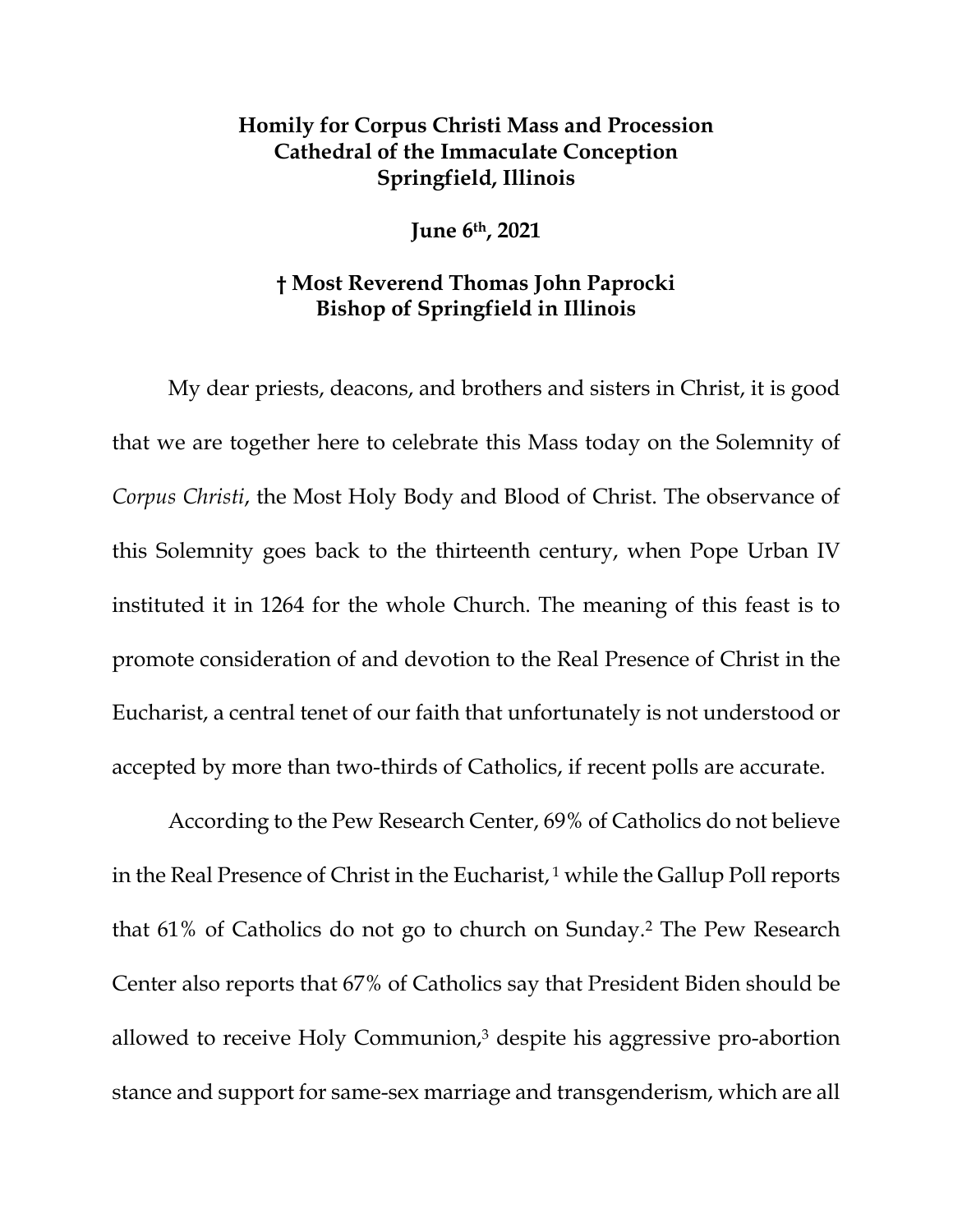clearly contrary to the teaching of the Catholic Church. I do not think it is a mere coincidence that there is a close correlation of about two-thirds of Catholics for these three matters. After all, if you do not believe that Jesus is really present in the Eucharist, why bother going to church every Sunday, and what does it matter who receives Holy Communion if it is only a symbolic reminder of the Last Supper or a congenial meal of spiritual fellowship?

Recently I have spoken and written on the theme of "Eucharistic Coherence," a phrase drawn from the Aparecida document, which, then-Cardinal Jorge Mario Bergoglio, now Pope Francis, played a large role in promulgating throughout the Episcopal Conference of Latin America and the Caribbean back in 2007. It was a declaration that called all of Latin America back to a full-hearted living out of the Gospel, and our Holy Father seems to still have much of it in his heart now as Pope Francis. That document uses this profound phrase — "Eucharistic Coherence" — to refer to the necessary consistency that must be evident between a Catholic's life, and the Blessed Sacrament that they receive at Mass. It aims to protect the Eucharist from desecration, but it also aims to protect the life of grace of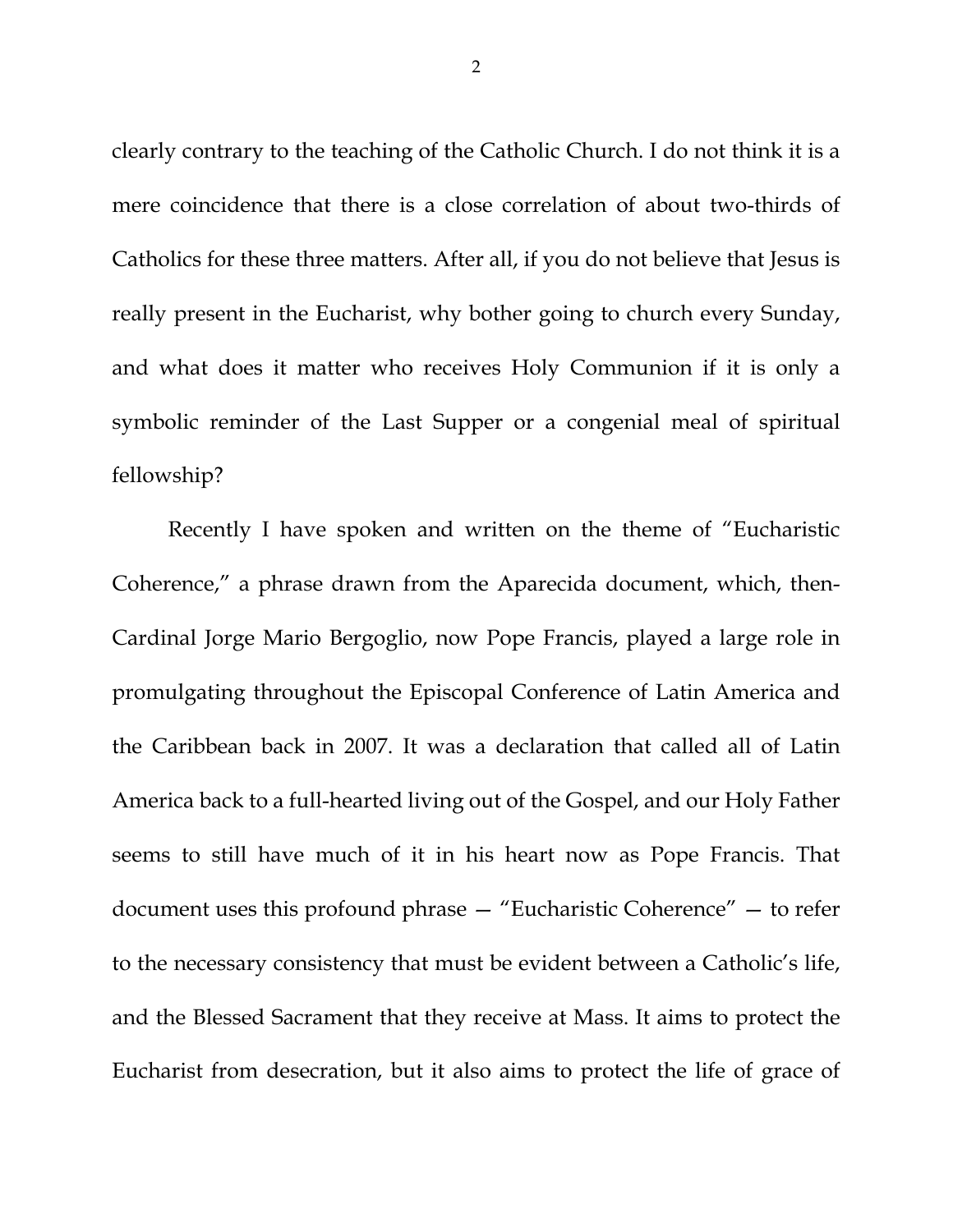those Catholics receiving the Eucharist, for, as St. Paul reminds the earliest Christians, "*Whoever eats unworthily of the bread and drinks from the Lord's cup makes himself guilty of profaning the body and of the blood of the Lord"* (1 Cor 11:27). This desire, that both the sacrament and souls be respected and cherished, is something that Pope Francis has continued to emphasize through his recent promulgation of the new Book VI of the *Code of Canon Law.*

"Eucharistic Coherence," certainly refers to the consistency that must mark a Christian's actions and his faith: his or her life must match that of the Life of Christ that they receive in Holy Communion. But by this greatest of sacraments, Our Lord does not turn us into cookie-cutter versions of Himself! Rather, marvelously, each of us is meant – in our own particular, unique, unrepeatable way  $-$  to emulate what we receive.

Lawrence Feingold, in his comprehensive tome on the theology of the Eucharist, summarizes the Blessed Sacrament as three fundamental gifts: of *presence*... of *sacrifice*... and of *communion*. Presence: Jesus truly remaining *with* us. Sacrifice: Jesus offering Himself *for* us. And Communion: Jesus Himself being our spiritual sustenance.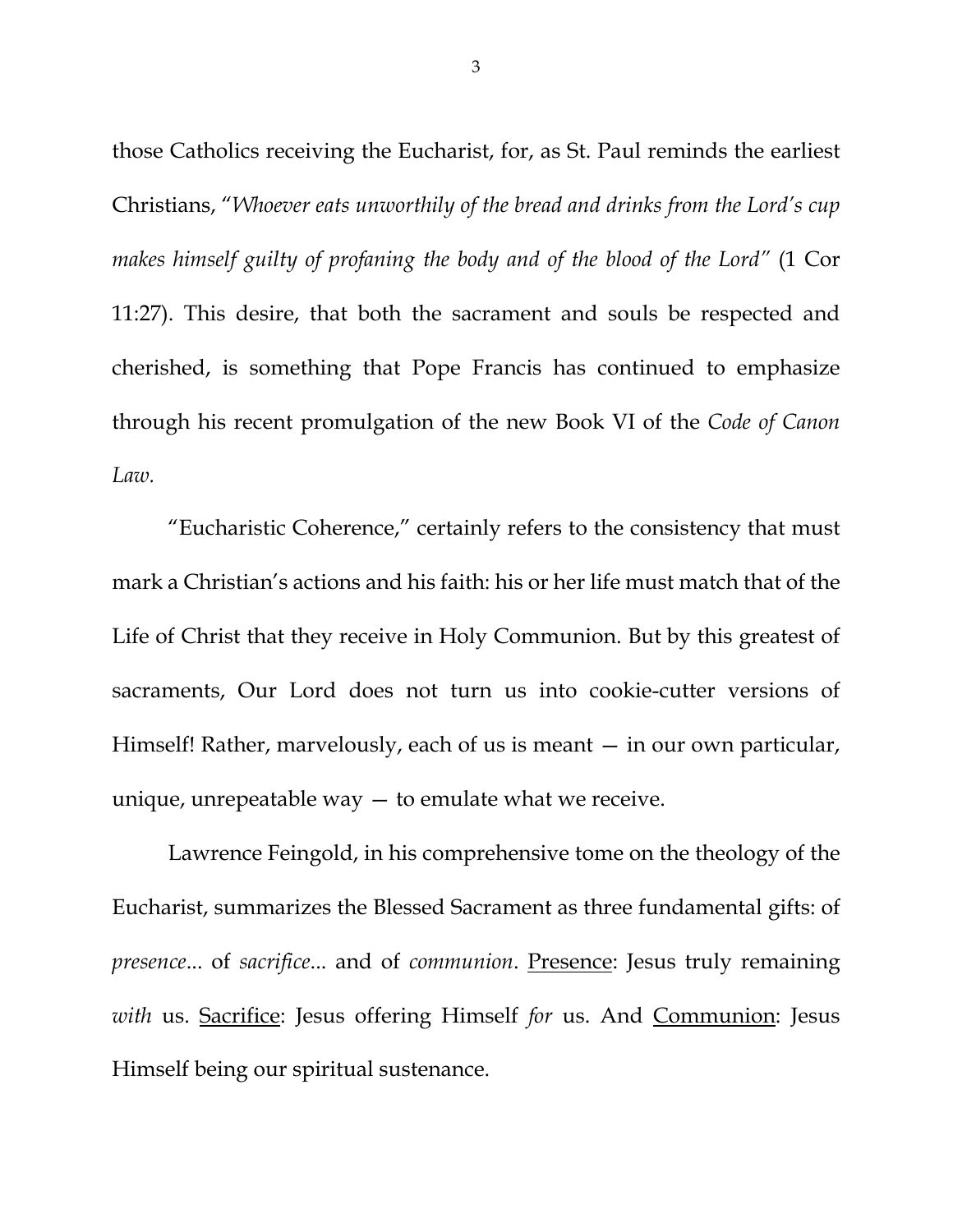Since the Eucharist is a gift of presence, sacrifice, and communion, what kind of *invitation* does Our Lord offer to us to emulate His gift? How can our lives reflect what we have received? Can our actions and words and deeds echo, or *cohere with*, the Sacrament we approach today?

Presence. Of course, Jesus is present to us in the Blessed Sacrament. He waits for us, remains near to us in every tabernacle, and comes within our bodies and souls in those beautiful minutes after we receive Him at Mass. The Catholic faithful yearned for that presence last summer when we were deprived from attending public Masses! How good it is for everyone to be able to receive Jesus again today!

But what is His Presence like? How can we emulate Him? I think it comes down to a simple action: to give all of our attention to the person that is in front of us at any given minute. Think about it. Jesus is completely present to you when you pray to Him. He does not get distracted. He does not pull out his phone, or run off to something else, or get bored after a while. He stays with us, He speaks to us, He gives all His attention to us. How might we practice this present-ness with those we love?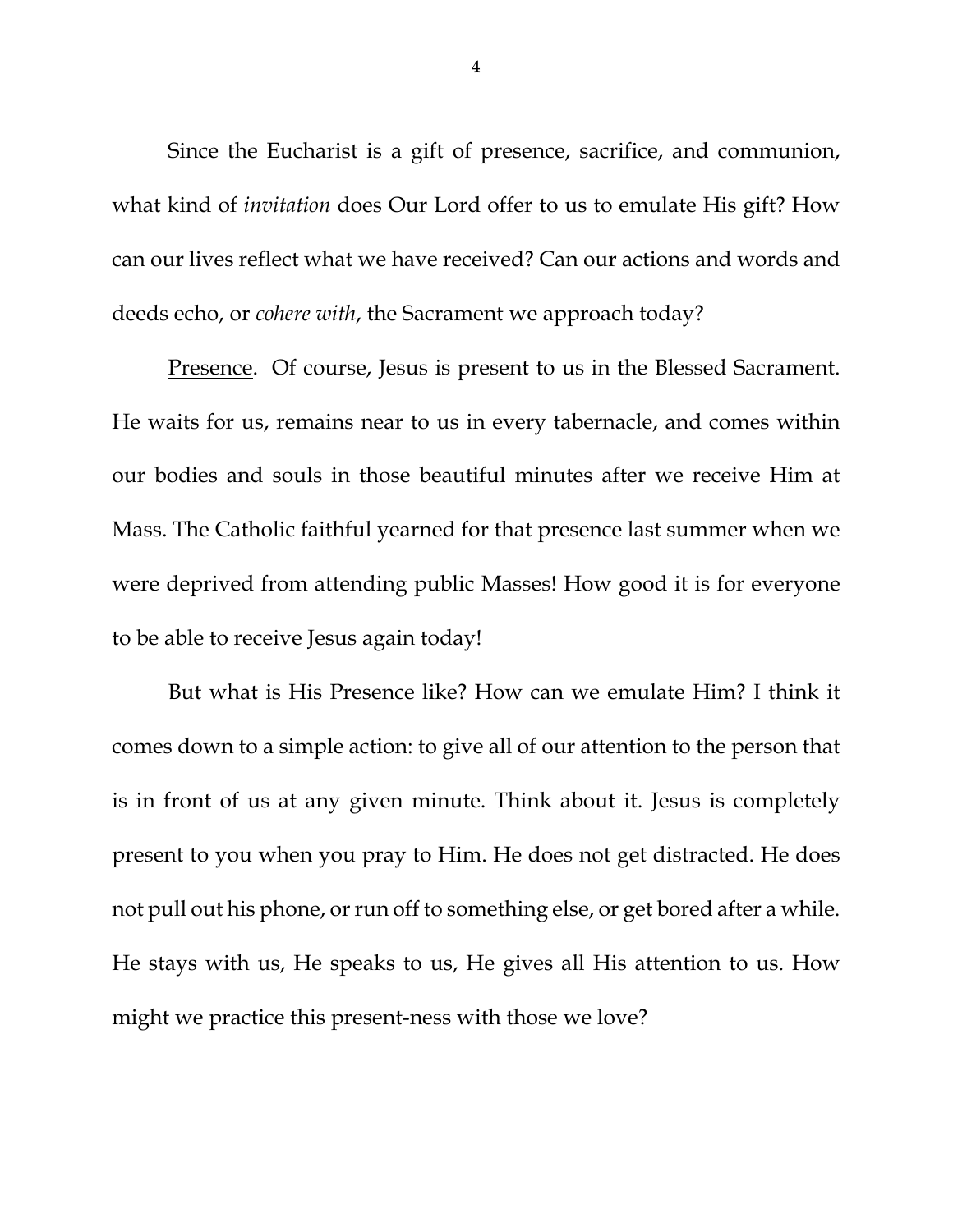Sacrifice. This is the second attribute that Prof. Feingold finds in Jesus' gift of His Body and Blood. Of course, we describe the Mass as a "sacrifice," and so it is. It is the re-presentation of the sacrifice that Jesus began at the Last Supper — the Blood of the New Covenant — culminating on Calvary with His sacrificial death on our behalf. A sacrifice is something offered, endured, or given-over to another. In the Old Testament this was often from the first fruits of someone's flock or field. Jesus gives Himself in sacrifice to the Father, and so do we every time we offer something up for love of God. Of course, we do this as well whenever we pour ourselves out in service to the Church, in love for our family or friends, or even on our own as we endure some cross, hardship, or humiliation in self-sacrifice for someone else.

Finally, Communion. Of course, we call the Eucharist "Holy Communion," so again we realize how close to the heart of things we are in describing this Sacrament as a gift of Communion. God Himself is a Communion, a Trinity, and though even that language falls short, every other relationship-word fails even more. Father, Son, and Spirit are not really "friends," or "siblings," or "coworkers." No, they are best described as a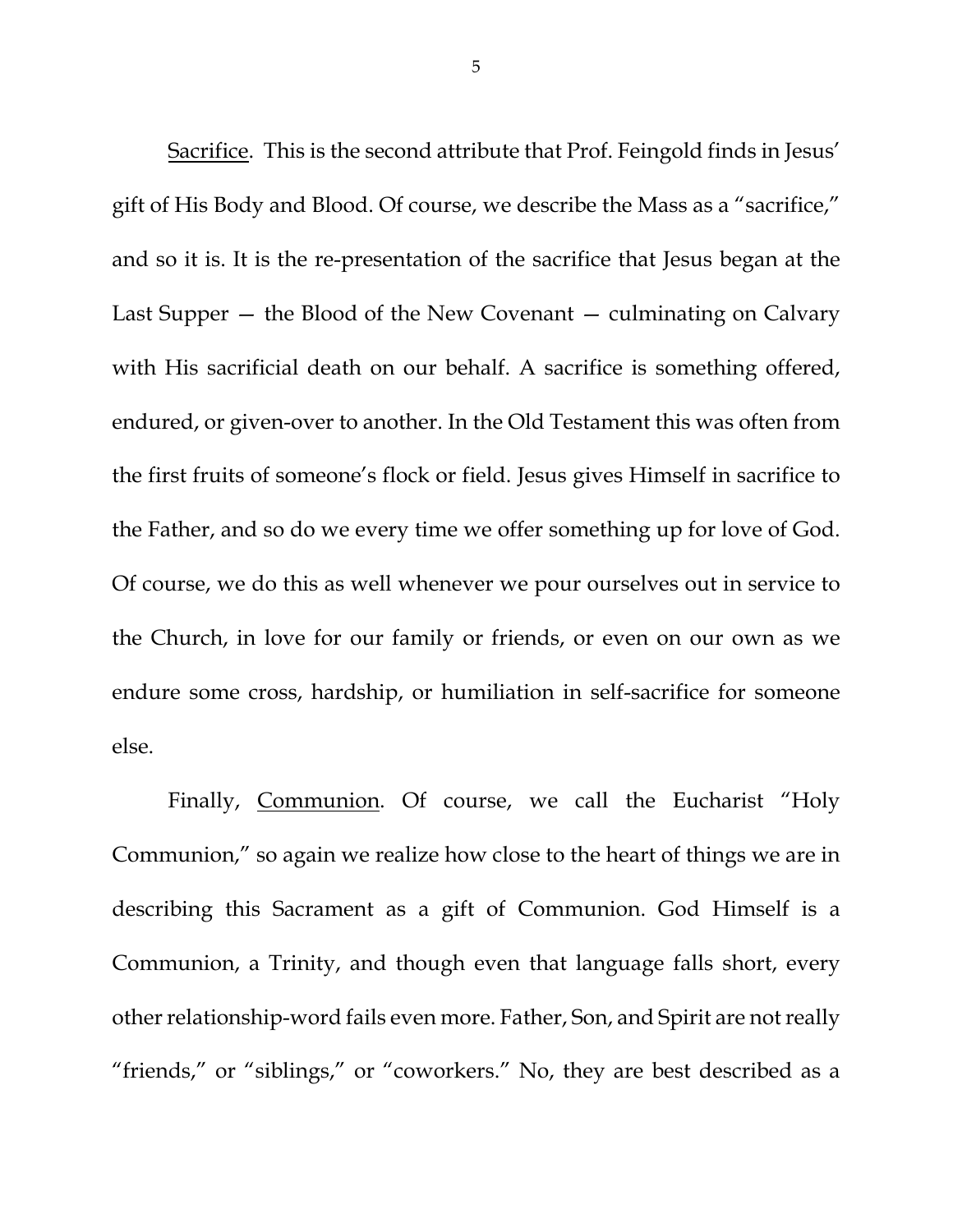Communion, a Unity, a Trinity: three persons living from a common life, united and entirely consumed by love for each other. And so, when we receive Holy Communion, we are being *received into* that Communion that God *is*. Holy Communion does not so much make us friends, or siblings, or coworkers with God — though those words are not entirely wrong — but our relationship with Him is best described by "communion." And how do we live that relationship? By letting our life be united with God's, and our hearts set afire by His love.

At the end of this Mass, we will carry the Blessed Sacrament in procession outside the Cathedral. The meaning behind the *Corpus Christi* procession can be seen in the story of Jesus on His journey one day from Jericho to Jerusalem. On His way, Jesus passed by a blind man named Bartimaeus, who was begging for alms at the side of the road. When the blind man heard the sound of the crowd that was following Jesus, he asked what was going on. The people answered, "Jesus of Nazareth is passing by." When the blind man heard this, he shouted out, "Jesus, Son of David, have mercy on me!" (Mark 10:46-52 and Luke 18:35-43).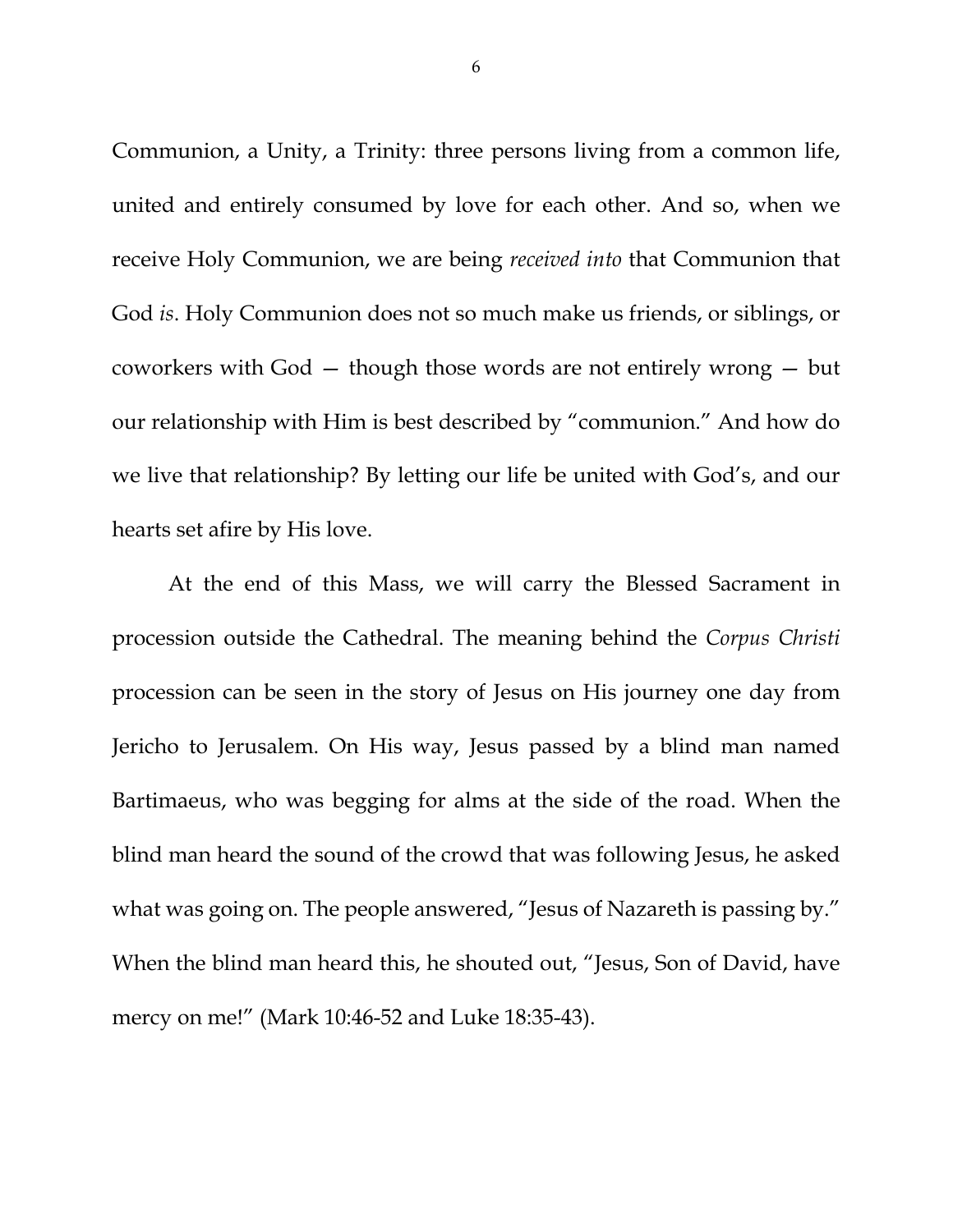As we walk through the streets in procession with the Blessed Sacrament, people passing by in their cars and on the street will see us and may ask, like Bartimaeus us, what is going on? The answer is the same, "Jesus of Nazareth is passing by." And our response should also be the same, "Jesus, Son of David, have mercy on me!"

In his book, *Christ is Passing by*, St. Josemaría Escrivá wrote:

The *Corpus Christi* procession makes Christ present in towns and cities throughout the world. But His presence cannot be limited to only one day, like a sound you hear and then forget. It should remind us that we have to discover Our Lord in our ordinary everyday activities. Side by side with this solemn procession there is the simple, silent procession of the ordinary life of each Christian.4

Jesus shed His blood for us so that we might spend eternity with Him. Let us pray for the grace to receive Him worthily and make the actions of our everyday lives coherent with the faith we profess and the presence of Our Lord in the Eucharist that we carry with us in our hearts.

May God give us this grace. Amen.